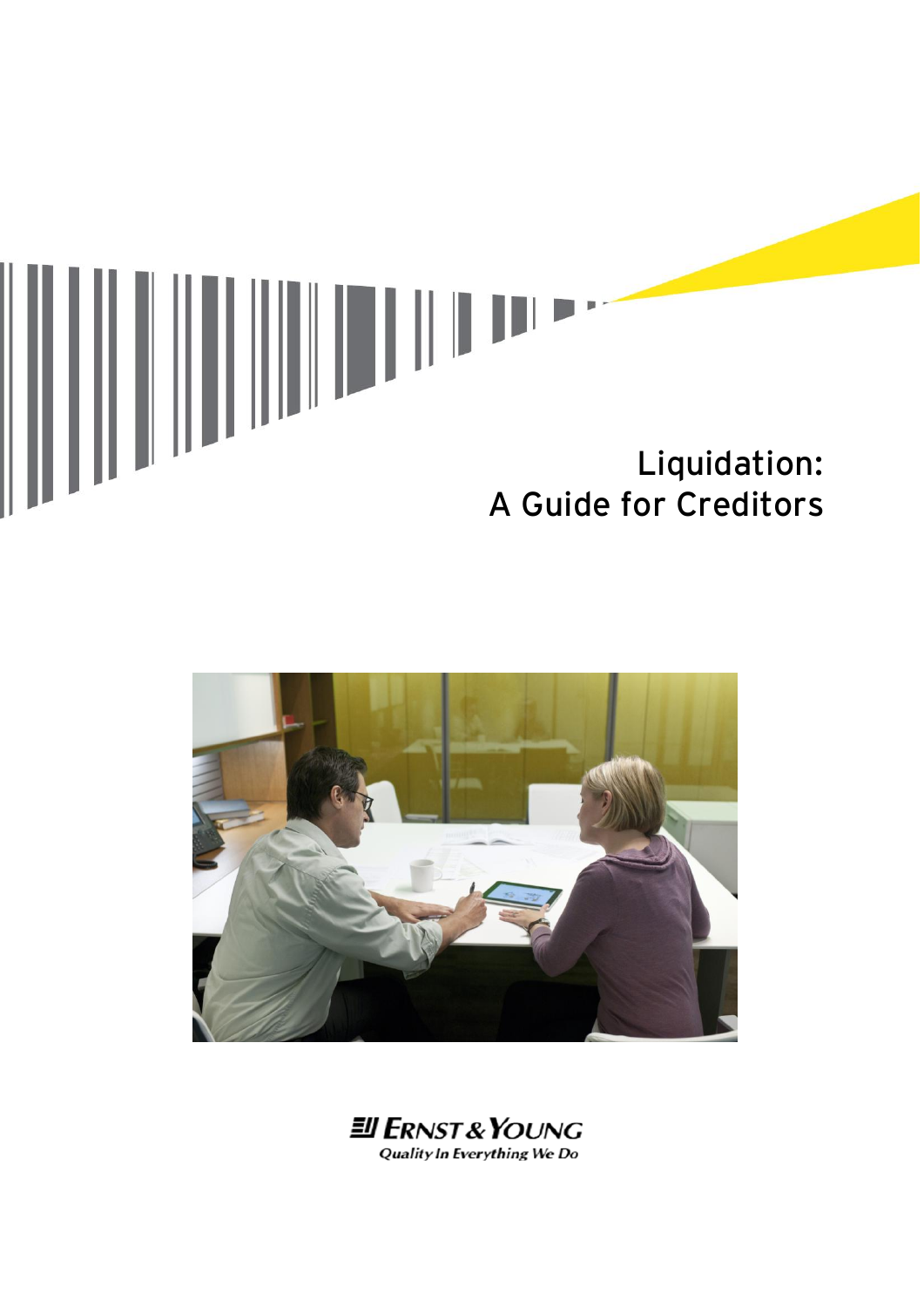

# **Liquidation: a guide for creditors**

If a company is in financial difficulty, its shareholders, creditors or the court can put the company into liquidation under the provisions of the Companies Act 1993 ("the Act").

This information sheet provides general information for unsecured creditors of companies in liquidation.

### **Who is a creditor?**

You are a creditor of a company if the company owes you money. Usually, a creditor is owed money because they have provided goods or services, or made loans to the company.

An employee owed money for unpaid wages and other entitlements is a creditor.

A person who may be owed money by the company if a certain event occurs (e.g. if they succeed in a legal claim against the company) is also a creditor, and is sometimes referred to as a 'contingent' creditor.

There are generally two categories of creditor: secured and unsecured.

- A secured creditor is someone who has a 'charge', such as a mortgage or a General Security Agreement ("GSA"), over some or all of the company's assets, to secure a debt owed by the company. Lenders usually require a charge over company assets when they provide a loan.
- An unsecured creditor is a creditor who does not have a charge over the company's assets.

Employees are a special class of unsecured creditors. In a liquidation, some of their outstanding entitlements are paid in priority to the claims of other unsecured creditors.

All references in this information sheet to 'creditors' relate to unsecured creditors unless otherwise stated.

### **The purpose of liquidation**

The purpose of liquidation of an insolvent company is to have an independent and suitably experienced person (the liquidator) take control of the company so that its affairs can be wound up in an orderly and fair way for the benefit of all creditors.

There are two types of insolvent liquidation:

voluntary liquidation, and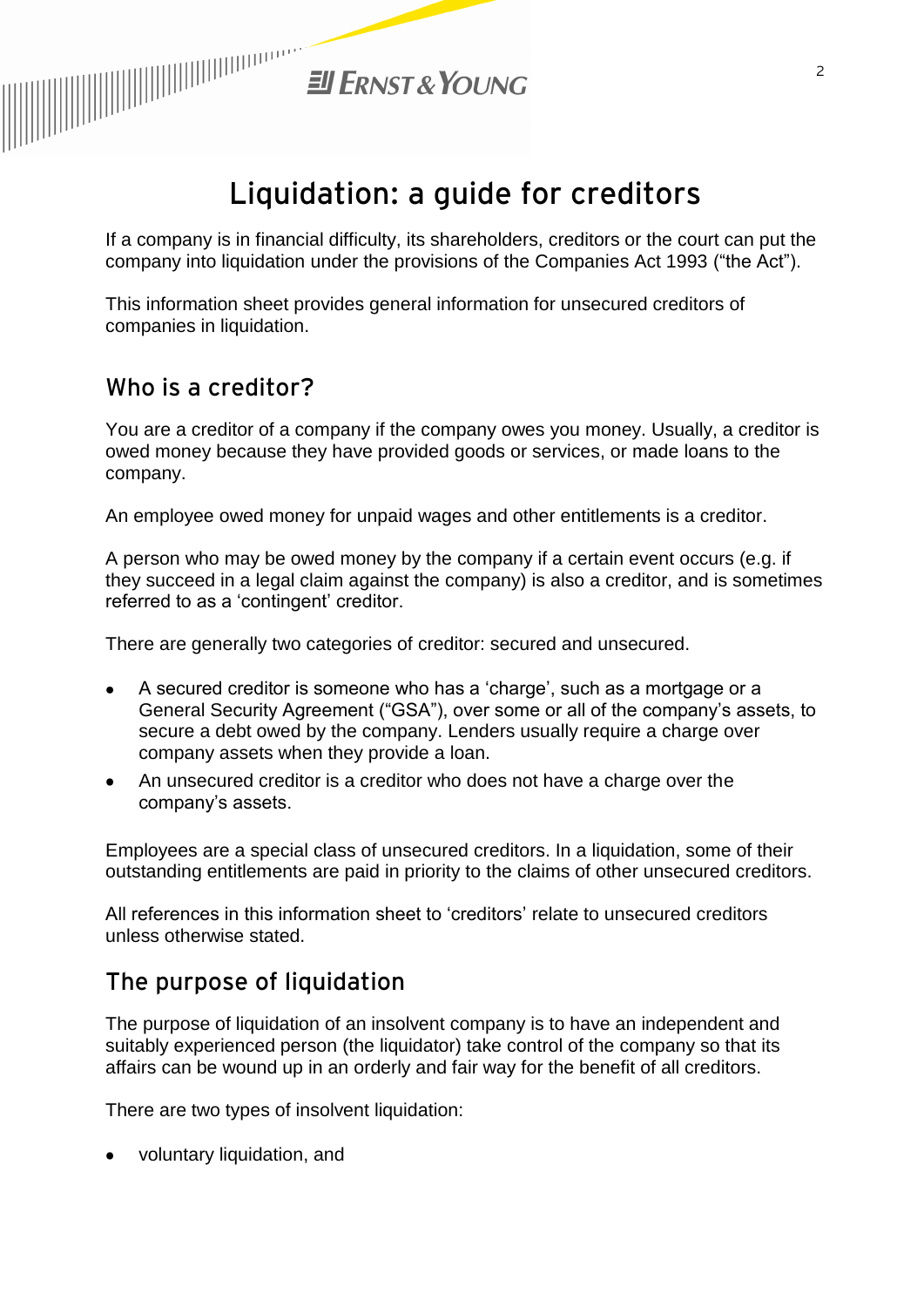

Court liquidation.

A voluntary liquidation, begins when Directors or shareholders resolve to liquidate the company and appoint a liquidator. The liquidator must send a First Report to all known creditors within 5 working days of being appointed.

In a court liquidation, a liquidator is appointed by the court to wind up a company, following an application, usually by a creditor. Others, including a director or a shareholder, can also make an application to the court for liquidation. The liquidator must send a First Report to all known creditors within 20 working days of being appointed.

After a company goes into liquidation, unsecured creditors can no longer commence or continue legal action against the company, unless the court permits. It is possible for a company in liquidation to also be in receivership.

### **Who can be a liquidator?**

Actually, the correct question is "Who cannot be appointed or act as liquidator for a company"? This is covered in s.280 of the Act and whilst there are a number of restrictions, the main ones are as follows:

Unless the Court orders otherwise,

- a person less than 18 years old;
- a creditor of the company;
- a person who, within the 2 years immediately preceding the commencement of the liquidation was a shareholder, director, auditor or receiver of the company;
- a person who has, or whose firm has, within the 2 years immediately preceding the commencement of the liquidation provided professional services to the company (unless the company is solvent);
- a person who has, or whose firm has, within the 2 years immediately preceding the commencement of the liquidation had a continuing business relationship (other than providing banking or financial services) to the company's majority shareholder, any of the company directors or any of the company's secured creditors (unless the company is solvent);
- a person who is, or is deemed to be, subject to a compulsory treatment order made under Part 2 of the Mental Health (Compulsory Assessment and Treatment) Act 1992;
- an undischarged bankrupt or a person who is prohibited from being a director or promoter of, or being concerned or taking part in the management of a company or Incorporated Society;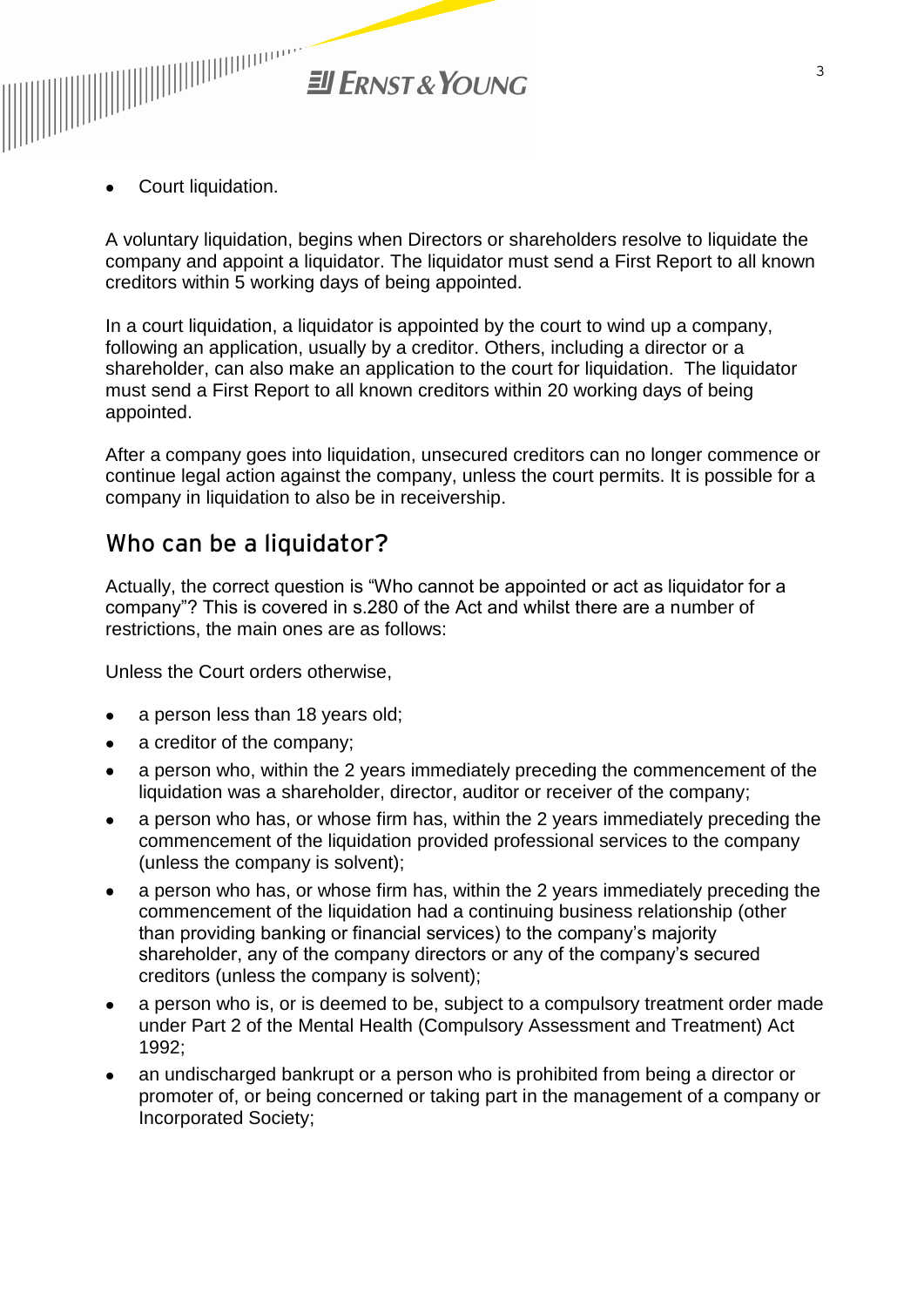

may not be appointed liquidator of the company.

## **The liquidator's role**

When a company is being liquidated because it is insolvent, the liquidator has a duty to all the company's creditors. The liquidator's role is to:

- take possession of, protect, realise and distribute the company's assets
- investigate and regularly report to creditors about the company's affairs, including any voidable transactions which may be recoverable, any uncommercial transactions which may be set aside, and any possible claims against the company's officers. Such Reports are to be published on the Companies Office website.
- enquire into the failure of the company and possible offences by people involved  $\bullet$ with the company and report to the Registrar of Companies or Financial Markets Authority
- after payment of the costs of the liquidation, and subject to the rights of any  $\bullet$ secured creditor, distribute the proceeds of realisation — first to preferential creditors, including employees, and then to unsecured creditors, and
- request that the Register of Companies remove the company from the Register on completion of the liquidation.

A liquidator gets paid out of the assets of the company.

If the company is without sufficient assets, one or more creditors may agree to reimburse a liquidator's costs and expenses of taking action to recover further assets for the benefit of creditors.

In this case, if additional assets are recovered, the funding creditors can be compensated for the risk involved in funding the liquidator's recovery action.

#### **Recoveries from creditors**

A liquidator has the ability to recover, for the benefit of all creditors, certain payments (known as voidable transactions) made by the company to individual creditors in the six months before the start of the liquidation. Refer to s. 292 of the Act.

Broadly, a creditor receives an unfair preference if, during the six months prior to liquidation, the company is insolvent, the creditor suspects the company is insolvent, and receives payment of their debt (or part of it) ahead of other creditors. To be an unfair preference, the payment must put the creditor receiving it in a more favourable position than other unsecured creditors.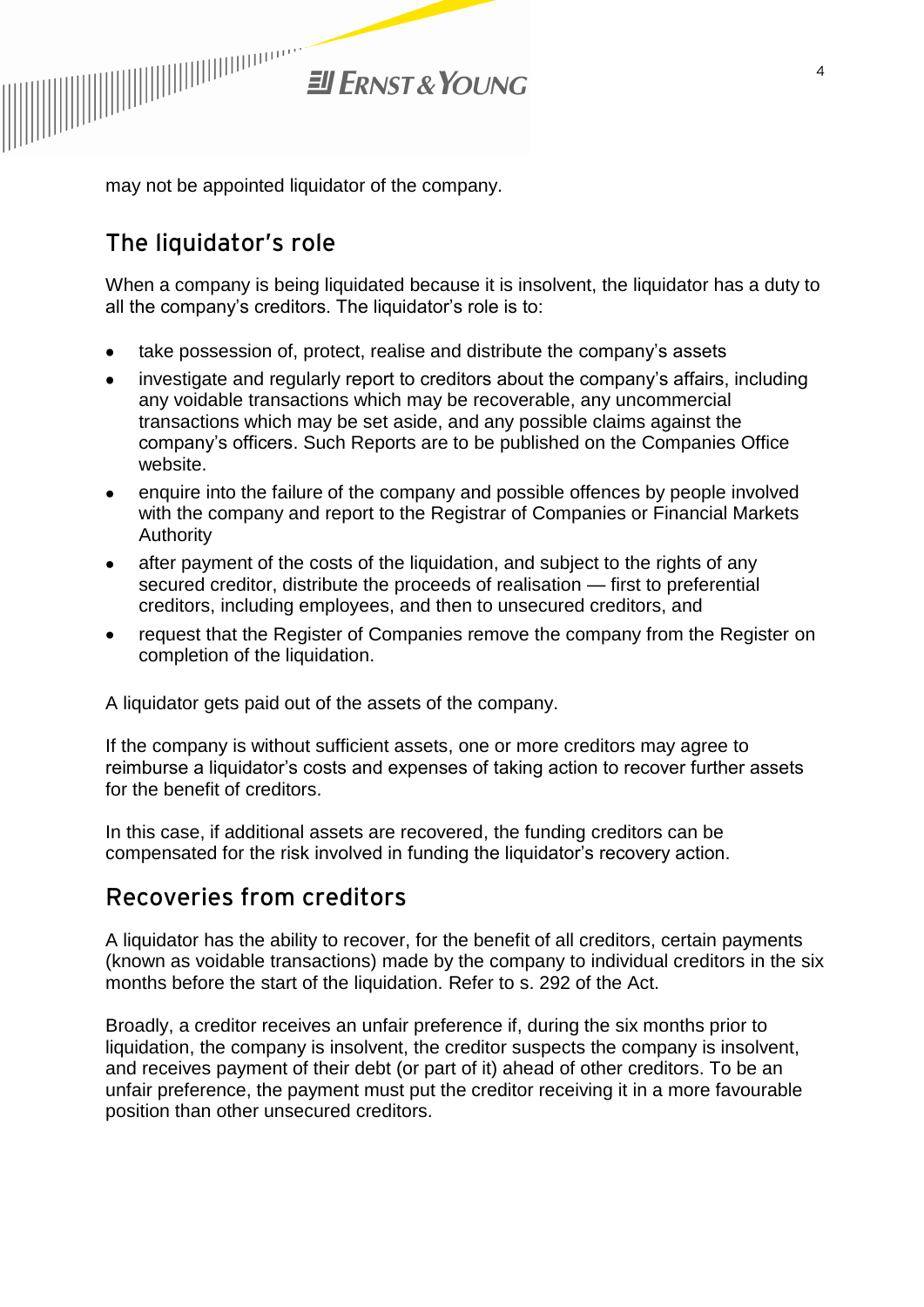**El ERNST & YOUNG** 

In some circumstances, transactions that occurred up to 2 years before the commencement of the liquidation can be deemed to be preferential and recovered by a liquidator.

Not all payments from the company to a creditor in the six months before liquidation are unfair preferences. The Companies Act provides various defences to an unfair preference claim.

### **Creditors' meetings**

A liquidator may call a creditors' meeting from time to time to inform creditors of the progress of the liquidation, to find out their wishes on a particular matter, to appoint a replacement liquidator, or seek approval of the liquidator's fees. Refer to s.243 of the Act.

A creditors meeting may be either a meeting in person, or a meeting by way of audio or audio and visual communication, or by way of postal ballot. Refer to Schedule 5 of the Act regarding proceedings at creditors meetings.

You may also use a creditors' meeting to ask questions about the liquidation and inform the liquidator about your knowledge of the company's affairs, or to vote to replace the liquidator.

The liquidator is not required to call a creditors' meeting if they give notice of that decision to all creditors unless a creditor requests the liquidator in writing to do so within 10 working days of receiving the liquidator's notice, in which case the liquidator must call a creditors' meeting.

### **Voting at a creditors' meeting**

To vote at a creditors' meeting you must lodge details of your debt or claim with the liquidator. The liquidator will provide you with a claim form to be completed and returned before the meeting.

The chairperson of the meeting, usually the liquidator but not necessarily so, decides whether or not to accept the debt or claim for voting purposes. The chairperson may decide that a creditor does not have a valid claim or the amount of the debt cannot be determined with any certainty at the date of the meeting. In this case, they may not allow the creditor to vote at all, or only to vote for a debt of \$1. This decision is only for voting purposes. It is not relevant to whether a creditor will receive a dividend.

A quorum is present if three creditors who are entitled to vote are present or have cast postal votes, or if the total of creditors entitled to vote is less than three, all of those creditors are present or have cast postal votes.

Refer to Schedule 5 of the Act.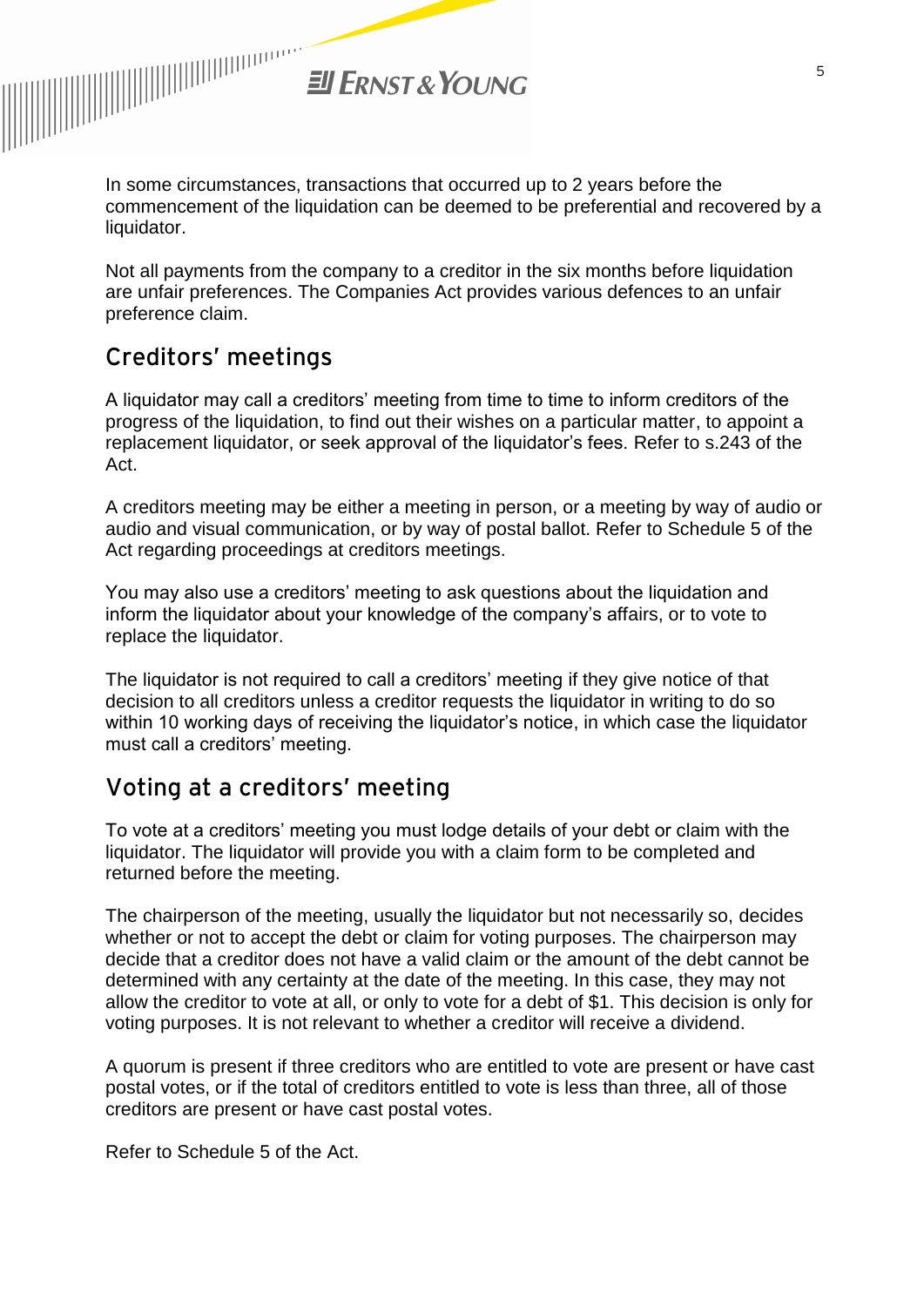

### **Voting by proxy**

You may appoint a proxy to attend and vote at a meeting on your behalf. Creditors who are companies will have to nominate a person as proxy so that they can participate in the meeting. This is done using a form sent out with the notice of meeting. The completed proxy form must be provided to the liquidator before the meeting.

You can specify on the proxy form how the proxy is to vote on a particular resolution and the proxy must vote in accordance with that instruction. This is called a 'special proxy'. Alternatively, you can leave it to the proxy to decide how to vote on each of the resolutions put before the meeting. This is called a 'general proxy'.

You can appoint the chairperson to represent you either through a special or general proxy.

### **Voting Result**

A resolution is passed if:

- more than half the number of creditors who are voting (in person or by proxy) vote in favour of the resolution, and
- those creditors who are owed more than 75% of the total debt owed to creditors at the meeting vote in favour of the resolution.

### **Liquidation committee**

In both types of liquidation, the liquidator may ask creditors if they wish to appoint a liquidation committee and, if so, who will represent the creditors on the committee. Refer s.314 and 315 of the Act.

A creditors committee assists the liquidator, approves fees and, in limited circumstances, approves the use of some of the liquidator's powers, on behalf of all the creditors.

Committee meetings can be arranged at short notice, which allows the liquidator to quickly obtain the committee's views on urgent matters.

## **Liquidator's fees and expenses**

A liquidator is entitled to be paid for the work carried out on the liquidation, but only if there are assets available.

The court has the power to review the amount of fees claimed by a liquidator.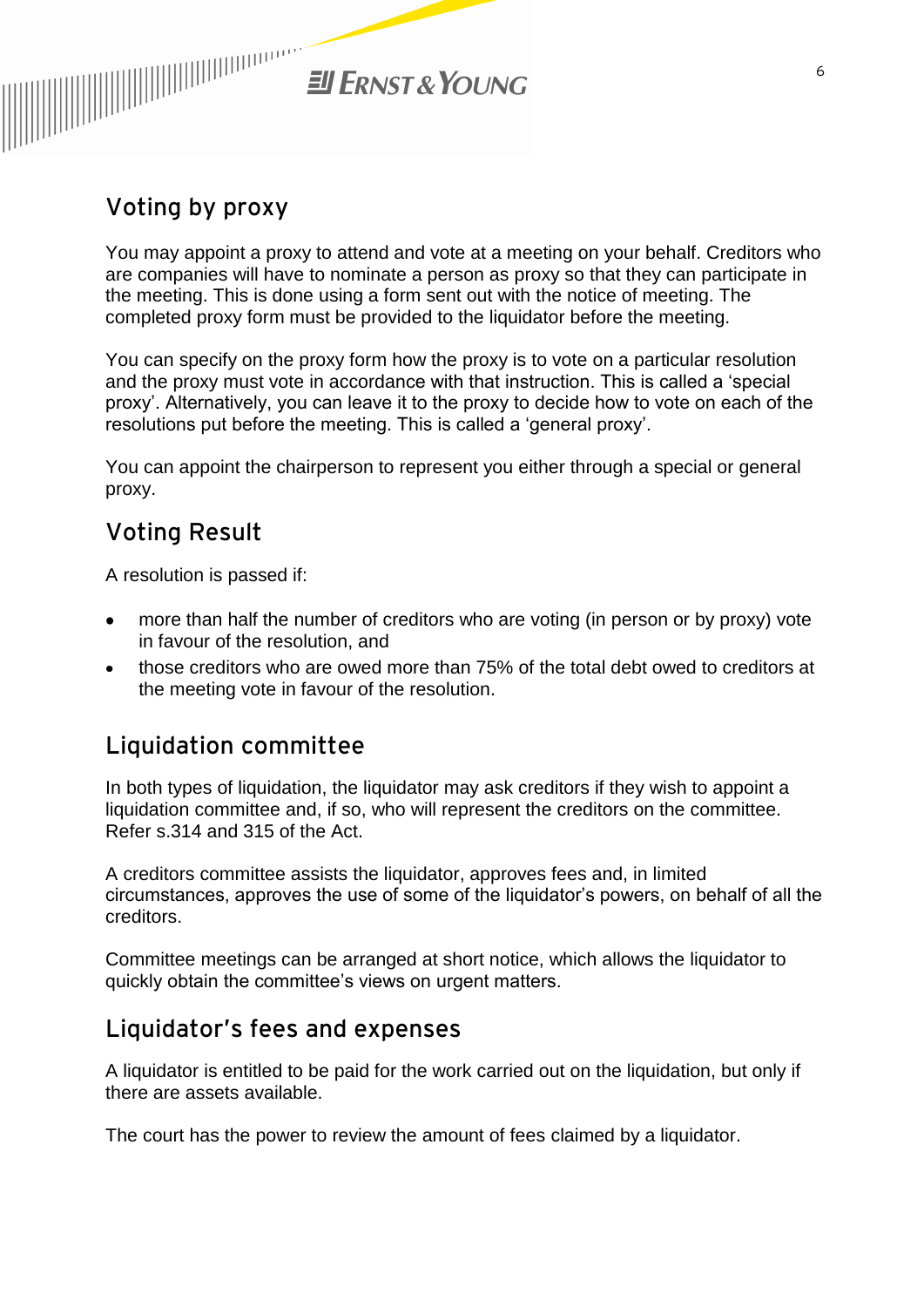

If you are in any doubt about how the fees were calculated, ask the liquidator to set out the tasks undertaken and the time/cost for completing the tasks.

A Liquidator's costs and expenses (disbursements) has priority over his or her remuneration. Costs and expenses are those costs and expenses incurred by the Liquidator in undertaking his or her duties.

Remuneration hourly rates of a Liquidator are not limited (subject to being reasonable) for voluntary appointments, whereas for Court appointments the Liquidator is restricted to those hourly rates prescribed under the Act (Regulation 28) unless modified and accepted by the Court.

Liquidators costs and expenses and remuneration are payable in priority from the assets of the company. Liquidator's remuneration (although not generally disbursements) can be challenged through the Court pursuant to section 284 or section 301 of the Act by specified named parties who generally have a valid claim (or an accepted interest) in the liquidation.

### **Payment of dividends**

If there are funds left over after payment of the costs of the liquidation, and payments to other priority creditors, including employees and the IRD, the liquidator will pay these funds to unsecured creditors as a dividend.

The priority of main creditor types is as follows:

- 1. costs and expenses of the liquidation, including liquidators' fees
- 2. outstanding employee wages and holiday pay
- 3. IRD GST & PAYE
- 4. unsecured creditors.

Refer to the  $7<sup>th</sup>$  Schedule of the Act for a full list of priorities.

Each category is paid in full before the next category is paid. If there are insufficient funds to pay a category in full, the available funds are paid on a pro rata basis (and the next category or categories will be paid nothing).

## **Proving your debt**

Before any dividend is paid to you for your debt or claim, you will need to give the liquidator sufficient information to prove your debt. Refer s. 304 of the Act.

The liquidator will notify you if there are likely to be funds available for distribution and must call for formal proof of debt forms to be lodged. At least 14 days notice of the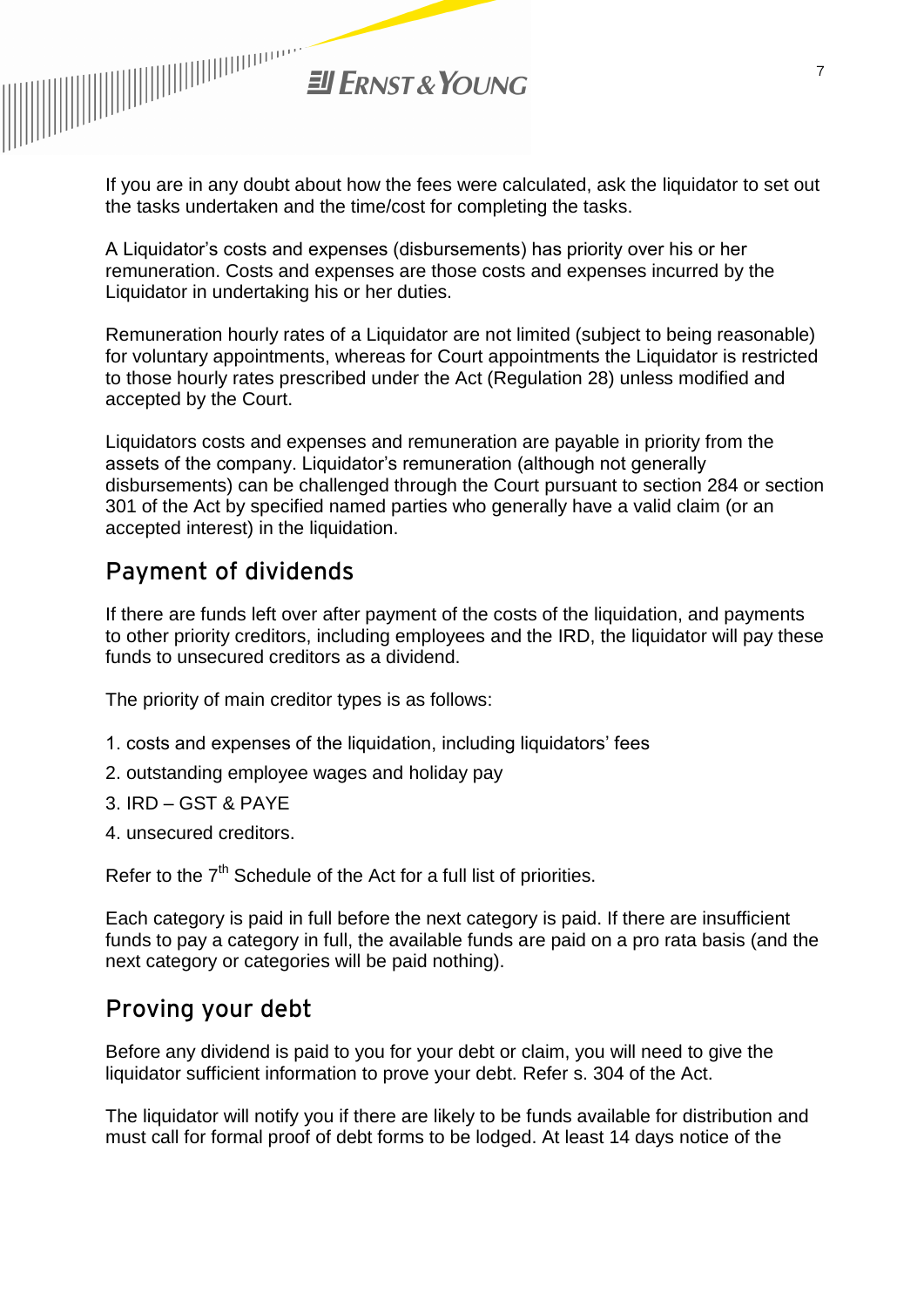

deadline for lodging the claim must be given. This notice is usually included in the published notice of appointment.

You should attach copies of any relevant invoices or other supporting documents to the claim form, as your debt or claim may be rejected if there is insufficient evidence to support it.

The completed claim form must be delivered or posted to the liquidator. When submitting your claim, ask the liquidator to acknowledge receipt of your claim and advise if any further information is needed.

### **Other creditor rights**

As well as the various rights involving meetings and participation in dividends discussed above, the other rights of unsecured creditors include the right to:

- receive written reports to creditors about the liquidation
- inspect certain books of the liquidator
- inform the liquidator about your knowledge of matters relevant to the affairs of the company in liquidation, and
- complain to the court about the liquidator's conduct in connection with their duties.

### **Liquidator's books**

Liquidators must keep sufficient books to give a complete and correct record of their administration of the company's affairs. These include minutes of meetings and details of all the receipts and payments for the liquidation. These books must be available at the liquidator's office for inspection by creditors and shareholders.

## **Informing the liquidator**

The liquidator must report if they suspect that anyone connected to the company may have committed an offence. If you have any information that might assist in preparing such a report, you should let the liquidator know so the liquidator can make a report to the relevant authorities, such as the Registrar of Companies or Financial Markets Authority. Offences under the Act are listed in s.373 and 374 of the Act.

Those authorities may review such reports and decide whether to take further action, such as banning a person from acting as a company director for a period of time or charging the person with a criminal offence.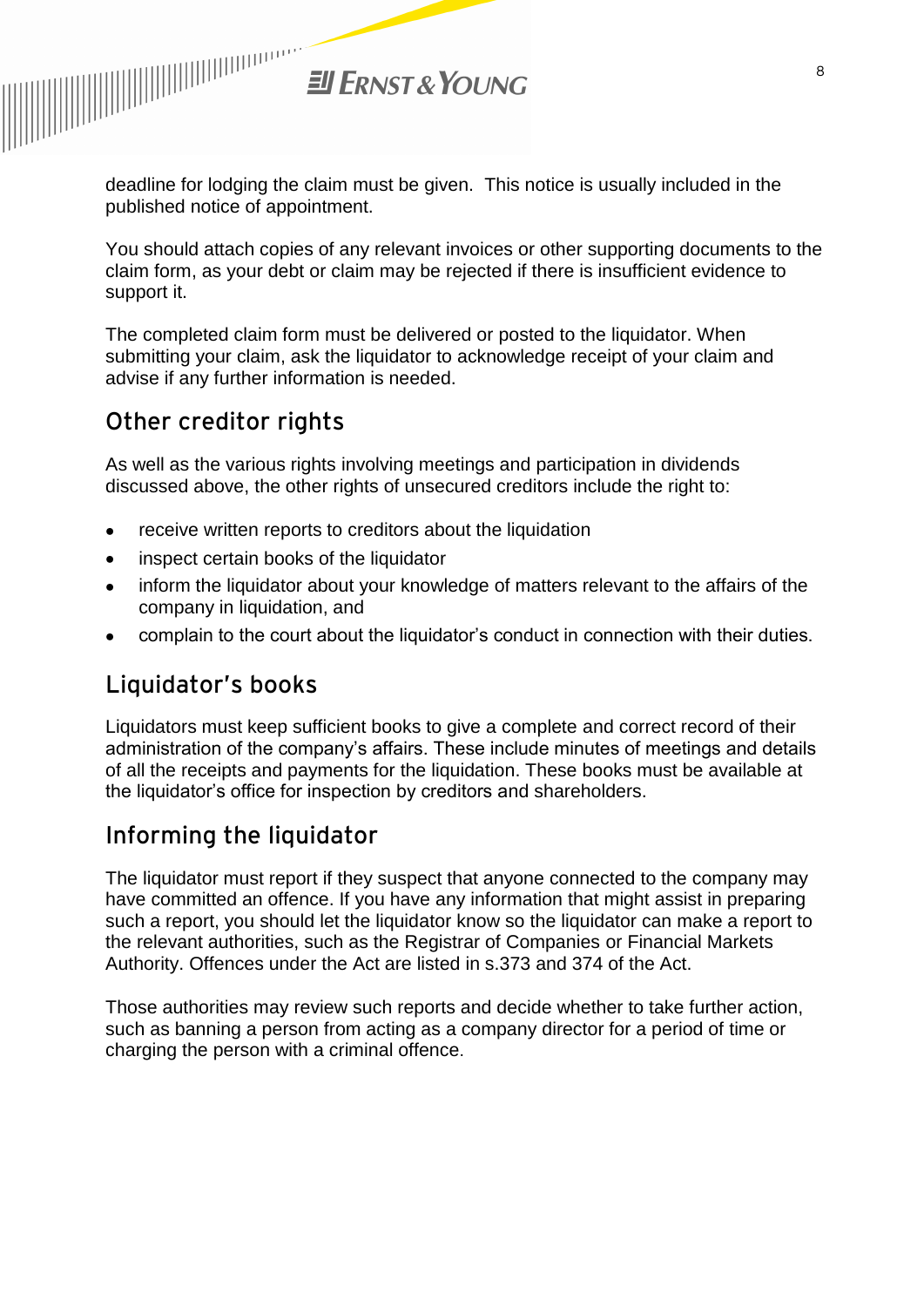

### **Applications to the court**

A liquidator, liquidation committee or, with the leave of the court, a creditor, director or shareholder can apply to the court if they are dissatisfied with an act, omission or decision of a liquidator. Refer s.284 and 286 of the Act.

This includes, but is not restricted to, requests that the court:

- give direction to the liquidator in a matter that has arisen
- challenge the liquidator's decision not to admit a claim form, either for voting or dividend purposes
- a review of the liquidator's fees, in certain circumstances
- confirm, reverse or modify a decision of the liquidator
- order an audit of the accounts of the liquidation
- declare whether a liquidator has been validly appointed

Making an application to the court can be costly. You should attempt to resolve any problems with the liquidator and only go to court if this fails.

Liquidators, and other people can also make applications to the court. For example, a liquidator might apply to have questions decided or powers exercised in a liquidation.

#### **Secured creditors' rights**

A liquidator will review loan and security documents for all secured creditors along with registrations on the Personal Property Security Register to ensure all secured claims are valid.

If a company fails to meet its obligations under a valid charge (e.g. General Security Agreement or "GSA"), a secured creditor can appoint an independent and suitably qualified person (a receiver) to take control of and realise some or all of the charged assets, in order to repay the secured creditor's debt. This right continues after the company goes into liquidation.

Another option available to a secured creditor is to ask the liquidator to deal with the secured assets for them and account to them for the proceeds and costs of collecting and selling those assets.

A secured creditor may;

- realise the property that is subject to their valid security, or
- value the property subject to their valid security and claim in the liquidation as an unsecured creditor for the balance due, if any, or